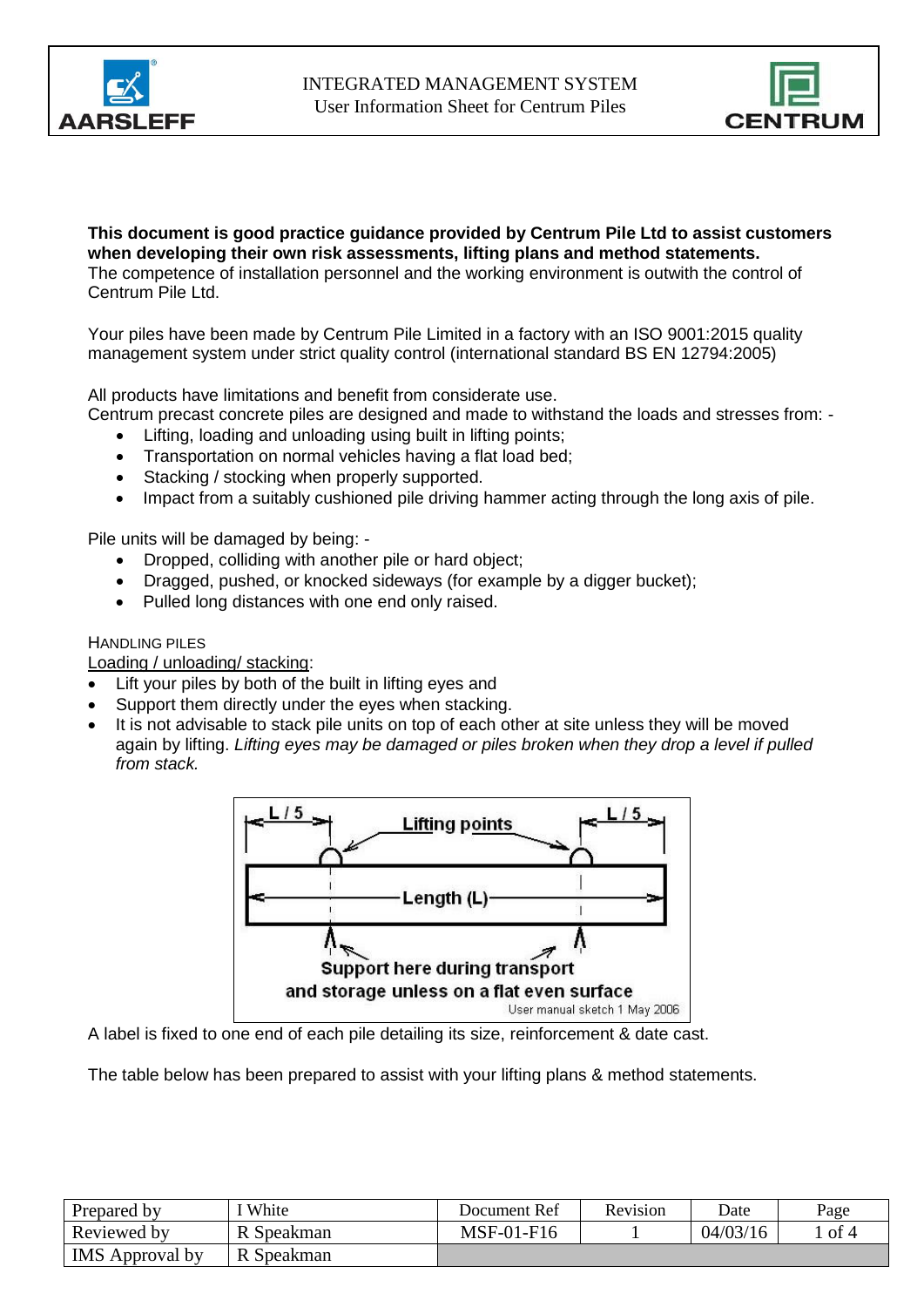



| Section    | 200                     | 250            | 300           | 350             | 400   |
|------------|-------------------------|----------------|---------------|-----------------|-------|
| Kg/m       | 99.2                    | 150.3          | 216.4         | 288.5           | 396.1 |
| Nr of bars | $\overline{\mathbf{4}}$ | $6\phantom{1}$ | 8             | 12 <sub>2</sub> | 16    |
| Length m   |                         |                | Pile mass (t) |                 |       |
| 3          | 0.3                     | 0.5            | 0.7           | 0.9             | 1.2   |
| 4          | 0.4                     | 0.7            | 0.9           | 1.2             | 1.6   |
| 5          | 0.5                     | 0.8            | 1.1           | 1.5             | 2.0   |
| 6          | 0.6                     | 0.9            | 1.3           | 1.8             | 2.4   |
| 7          | 0.7                     | 1.1            | 1.5           | 2.1             | 2.8   |
| 8          | 0.8                     | 1.2            | 1.8           | 2.3             | 3.2   |
| 9          | 0.9                     | 1.4            | 2.0           | 2.6             | 3.6   |
| 10         | 1.0                     | 1.5            | 2.2           | 2.9             | 4.0   |
| 11         | 1.1                     | 1.7            | 2.4           | 3.2             | 4.4   |
| 12         | 1.2                     | 1.8            | 2.6           | 3.5             | 4.8   |
| 13         |                         | 2.0            | 2.8           | 3.8             | 5.2   |
| 14         |                         | 2.1            | 3.1           | 4.1             | 5.6   |
| 15         |                         |                | 3.3           | 4.4             | 6.1   |
| 16         |                         |                |               | 4.7             | 6.5   |
| 17         |                         |                |               | 5.0             | 6.9   |
| 18         |                         |                |               | 5.3             | 7.3   |

# Adjustment for main steel variance

| Density kg/cu m |       | 1m of 12mm dia = cu m | For each additional 12mm bar ADD |  |
|-----------------|-------|-----------------------|----------------------------------|--|
| Concrete        | 2,400 |                       | ka /m                            |  |
| <b>Steel</b>    | 7,851 | 0.000113097           | 0.616493576                      |  |

| Prepared by            | White      | Document Ref | Revision | Date     | Page   |
|------------------------|------------|--------------|----------|----------|--------|
| Reviewed by            | R Speakman | MSF-01-F16   |          | 04/03/16 | 2 of 4 |
| <b>IMS</b> Approval by | R Speakman |              |          |          |        |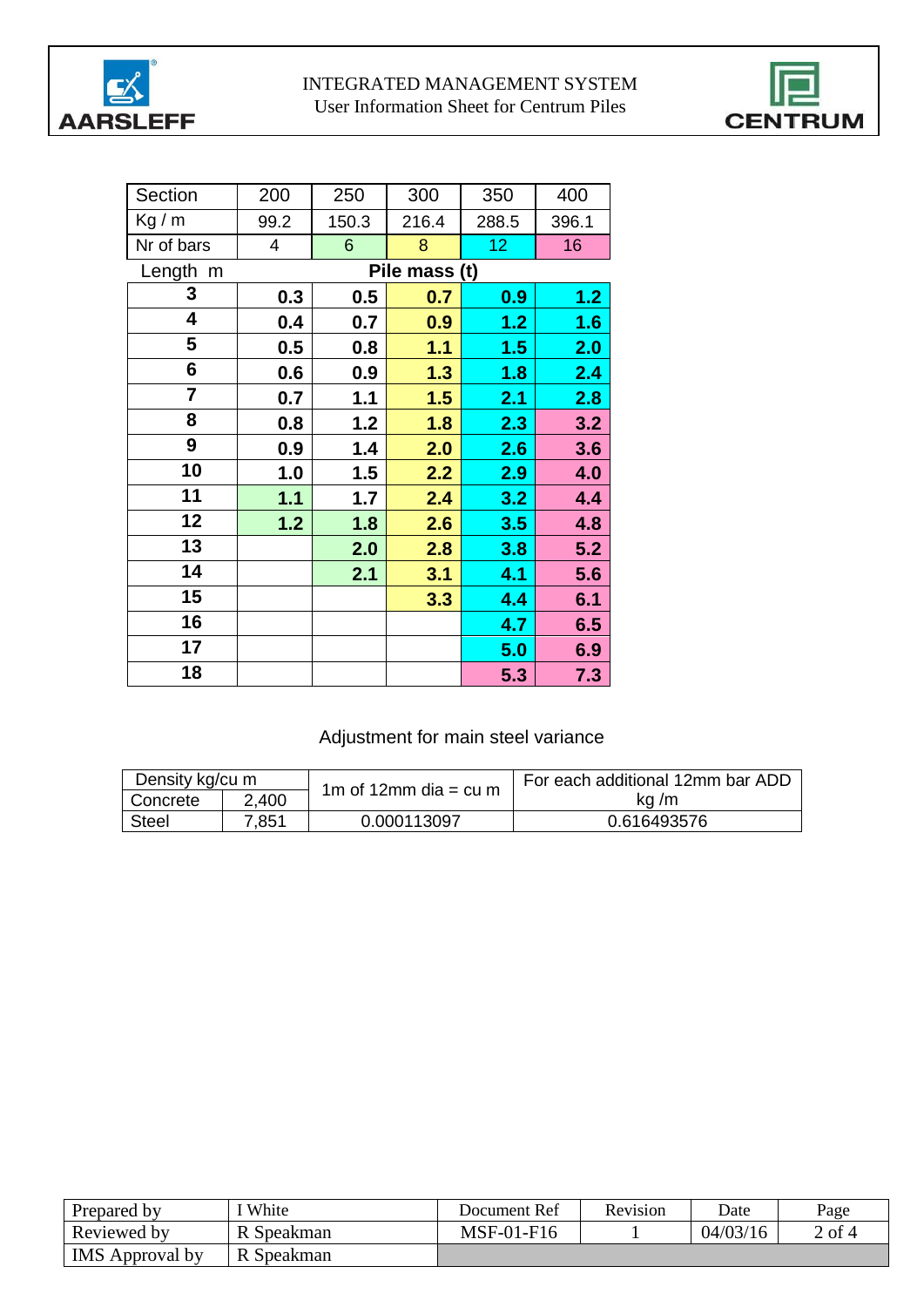

#### INTEGRATED MANAGEMENT SYSTEM User Information Sheet for Centrum Piles



THREADING & PITCHING (getting the pile from horizontal to vertical for driving) The pile should not be

- Pulled a greater distance than necessary *Potential risk to other people and traffic*
- Pulled over rough ground or obstacles on the ground *Increases risk of damage.*
- Hoisted using a single lifting eye; a reevable sling or other measure is advised.
- Care must be taken to
	- Maintain control of the pile at all times *Rapid movement may cause collision with rig resulting in damage and possible falling debris*
	- Review operational practices in high winds or restricted visibility.
	- Secure the pile as soon as practicable in the driving helmet and with pile arms or similar.

• Keep the bottom of pile as close to ground as practicable at all times.

## DRIVING

- Avoid forcing piles sideways (any direction) once they are firmly in the ground. *High risk of cracking the pile*
- Regularly check alignment of hammer blow and pile shaft *Eccentric forces can break piles*
- Check condition of helmet packing (under pack) at start of each pile, replace as required. JOINTING PILE UNITS

Where longer piles are required units are supplied with a 1/2 joint.

It is essential to make sure that the pile unit to be added is of the same type and the right way round before threading & pitching.

Sketches of joints



Align hoops & secure with single pin. Secure with four pins when end plates flush.

## JOINTING CD JOINTS

| Prepared by            | I White    | Document Ref | Revision | Date     | Page     |
|------------------------|------------|--------------|----------|----------|----------|
| Reviewed by            | R Speakman | MSF-01-F16   |          | 04/03/16 | $3$ of 4 |
| <b>IMS</b> Approval by | R Speakman |              |          |          |          |